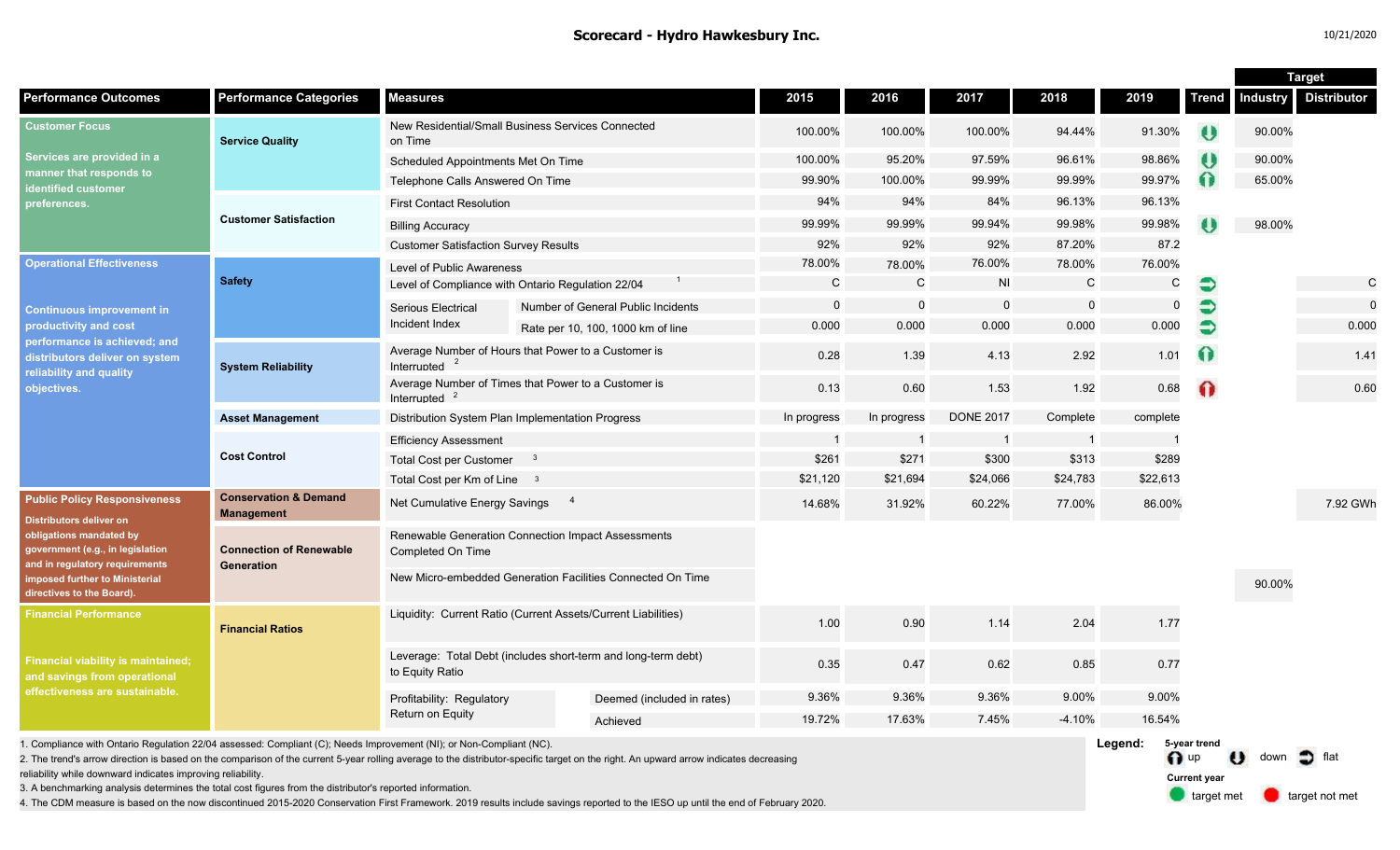# Hydro Hawkesbury Inc.

# 2019 Scorecard Management Discussion and Analysis ("2019 Scorecard MD&A")

# Scorecard MD&A - General Overview

In 2019, Hydro Hawkesbury Inc. ("HHI") met or exceeded all but one performance targets. HHI fell marginally under the System Reliability measure. HHI continues to seek new control measures leading to improvements in all categories. HHI's ranking is the most efficient group in the province – this since 2006. Going forward, the utility continued to seek cost saving solution and promoting cost sharing with neighboring utilities.

### Service Quality

#### New Residential/Small Business Services Connected on Time

In 2019 HHI connected 21 services of which 91.30% were connected to its system within the five-day timeline prescribed by the Ontario Energy Board (OEB). Where possible, HHI also coordinates connection activities with local municipalities and other agencies, to further enhance the coordination between municipal and electrical distribution construction activities.

#### • Scheduled Appointments Met On Time

In 2019, HHI scheduled 169 appointments with its customers to complete work requested by customers, read meters, reconnect, or otherwise necessary to perform. The utility met 97.63% of these appointments on time, which significantly exceeds the industry target of 90%. With respect to appointments met, HHI scheduled 87 appointments with customer service, 87 of which were met resulting in a result of 98.86% completion rate.

#### Telephone Calls Answered On Time

In 2019 HHI customer service received 6340 calls from its customers. Agents answered calls in 30 seconds or less in all except two calls resulting in a achievement rate of 99.97%. This result significantly exceeds the OEB-mandated 65% target for timely call response.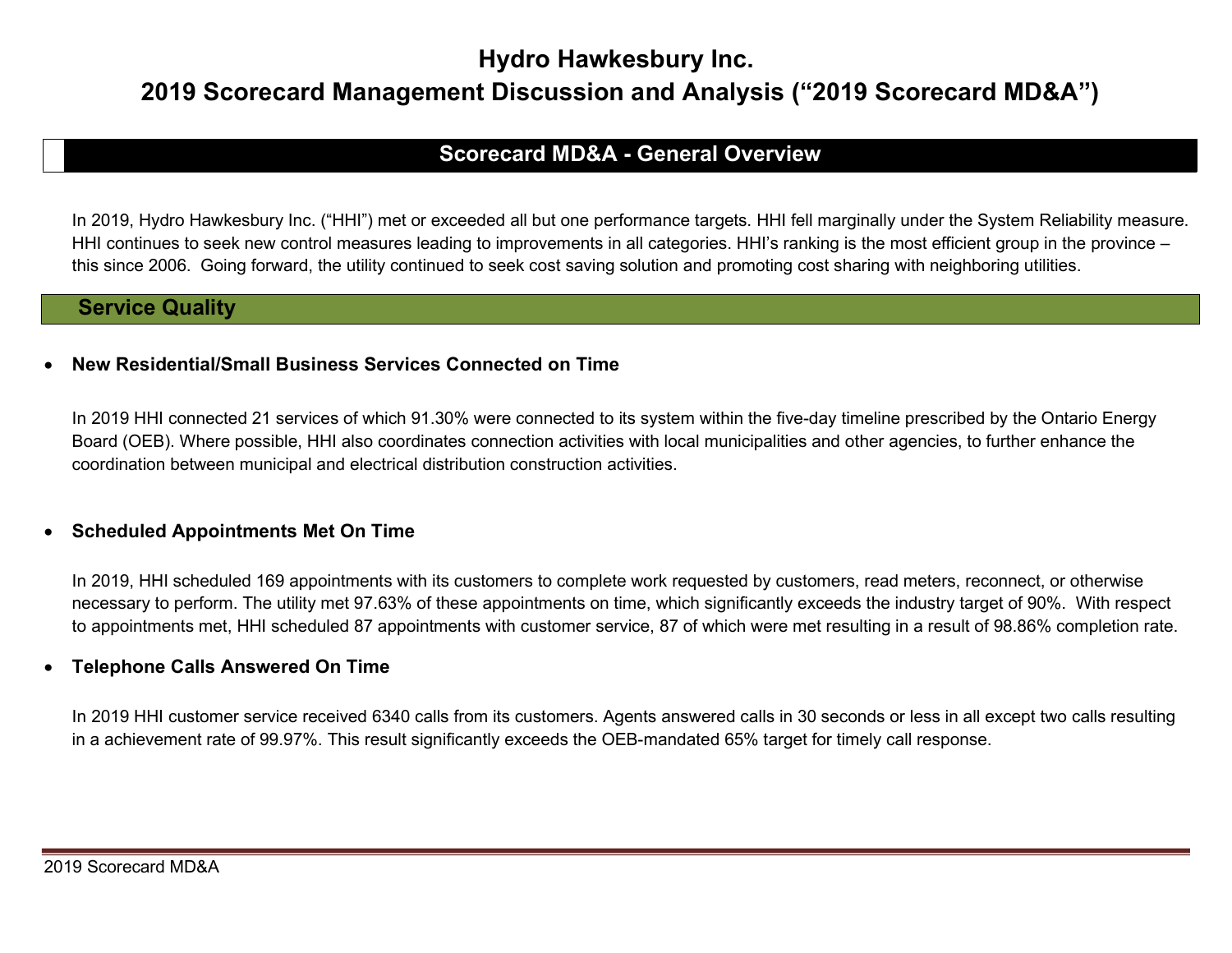## Customer Satisfaction

#### First Contact Resolution

HHI tracks its "First Contact Resolution" metric using its customer satisfaction survey. To comply with this requirement, the utility used an average of the following survey questions below.

#### Customer Service Representative

- 1) During the past 12 months, have you contacted the utility's customer service for any information or assistance?
- 2) Thinking about your most recent contact with Hydro Hawkesbury Inc., did the customer care representative provide you with the
- 3) If not, what information did you need that the customer care representative did not provide?
- 4) Overall, how would you rate the customer care representative's performance in handling your request for information?

The utility reported results of 96.13%.

HHI notes that it is scheduled to reissue a new survey in the spring of 2021.

#### Billing Accuracy

Billing accuracy represents the number of customer invoices within the utility's control that were created without errors. For 2019 HHI issued more than 67,362 bills and achieved a billing accuracy of 99.98% with only 15 one bill which was erroneous. This compares favourably to the prescribed OEB target of 98%.

HHI continues to monitor its billing accuracy results and processes to identify opportunities for improvement.

#### Customer Satisfaction Survey Results

HHI conducted a customer satisfaction survey in March and April 2019. The survey's objectives included measuring:

- Utility's overall performance.
- Reliability.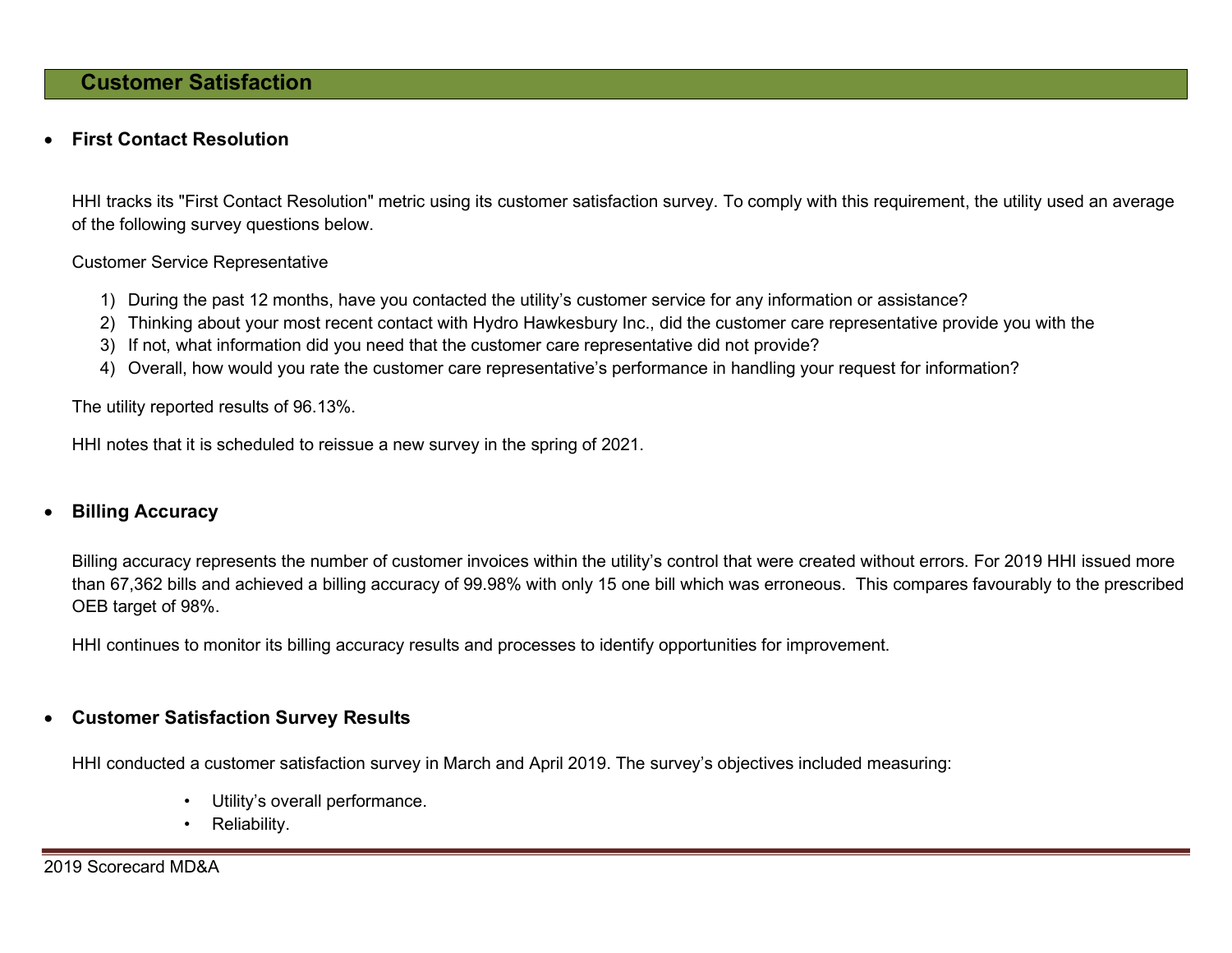- Billing and Payment Options
- Quality of service provided by customer care.
- Quality of service provided by field employees.
- Customer awareness and usage of the department's online services.
- Customer support for greater use of renewable energy.
- Customer opinions regarding how aggressively sustainable practices should be pursued.
- Cost of Electricity
- Overall Performance

The utility used Survey Monkey to publish its survey and posted it on its website. A bill insert communicating the survey and prize was included in all bills. The utility established that the desired sampling margin of error (confidence interval) was to be no greater than (+/-) 5 percentage points at a 95% confidence level. The margin of error is a measure of the precision of a sample estimate of the population value. It uses probability to demonstrate the precision of a sample estimate by providing a range of values in which a sample value would be expected to fall. In general, the margin of error provides a 95% confidence interval. The utility received 473 responses. Therefore, the survey is representative of the public opinion.

The survey yielded a customer satisfaction ranking of 87.20%.

HHI notes that it is scheduled to reissue a new survey in the spring of 2021.

The utility intends on continuing surveying its customers on a bi-annual basis in an effort to monitor and assess residential and commercial customer knowledge, perceptions and satisfaction regarding utility services.

# **Safety**

### Component A – Public Awareness of Electrical Safety

The intent of the Public Awareness of Electrical Safety component of the public safety measure is to measure the level of awareness of key electrical safety precautions among public within the electricity distributor's service territory. It measures the degree of effectiveness for distributors' activities on preventing electrical accidents. The utility conducted an online survey between December to January 2019. The results of the survey indicated a 76% score on Public Awareness. Going forward, the utility plans on improving its results by communicating safety measures to its customers

### Component B – Compliance with Ontario Regulation 22/04

As a licensed distributor, HHI must comply with Ontario Regulation 22/04 Electrical Distribution Safety and compliance with this regulation is subject to annual Audits and Declarations of Compliance. HHI has established practices and procedures that comply with Ontario Regulation 22/04 and has reported satisfactory Audits. HHI is also required to submit an annual Declaration of Compliance for certain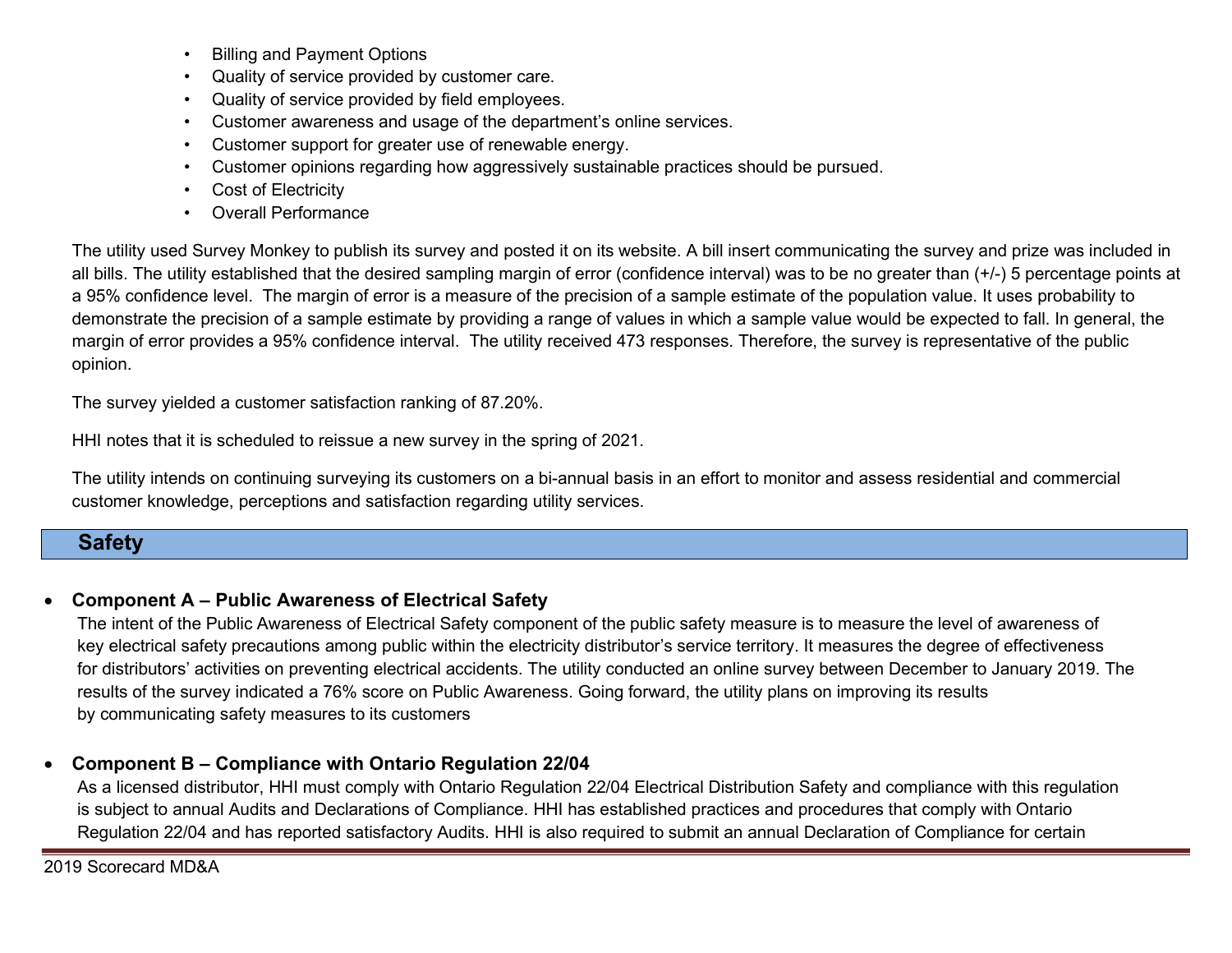sections of the regulation; these have also indicated compliance. ESA also undertakes a series of Due Diligence Inspections with all distributors. No significant items raised from these inspections.

 Component C – Serious Electrical Incident Index HHI did not have any serious electrical incident to report in 2019.

# System Reliability

#### Average Number of Hours that Power to a Customer is Interrupted

HHI experienced a decrease in the average number of hours that power to a customer was interrupted during 2019 in comparison to previous years. In all 6447 customers were affected with a total of 21,804 hours. Factors which affect the distrubution system performance involved the isolation of our distribution system for the safety of the linesme. Ex: change insulators and lightning arresters. Pole replacements also required transfers of the primary conductor under planned outages, Maintenance on our 44KV station. HHI experience some wind storm on November 1 and December 15 that accounted for a total of 2385 customers affected for 6810 customer hrs of interruption.

HHI continues to view reliability of electricity service as a high priority the utility continues to monitor its distribution assets on a regular basis.

#### Average Number of Times that Power to a Customer is Interrupted

HHI experienced an reduction in the average number of interruptions during 2019 for the reasons listed above. The results reported show that the interruptions increase from 1.53 in 2017 to 1.92 in 2018 and 1.01 in 2019.

### Asset Management

#### Distribution System Plan Implementation Progress

HHI filed a Distribution System Plan ("DSP") in its 2018 Cost of Service application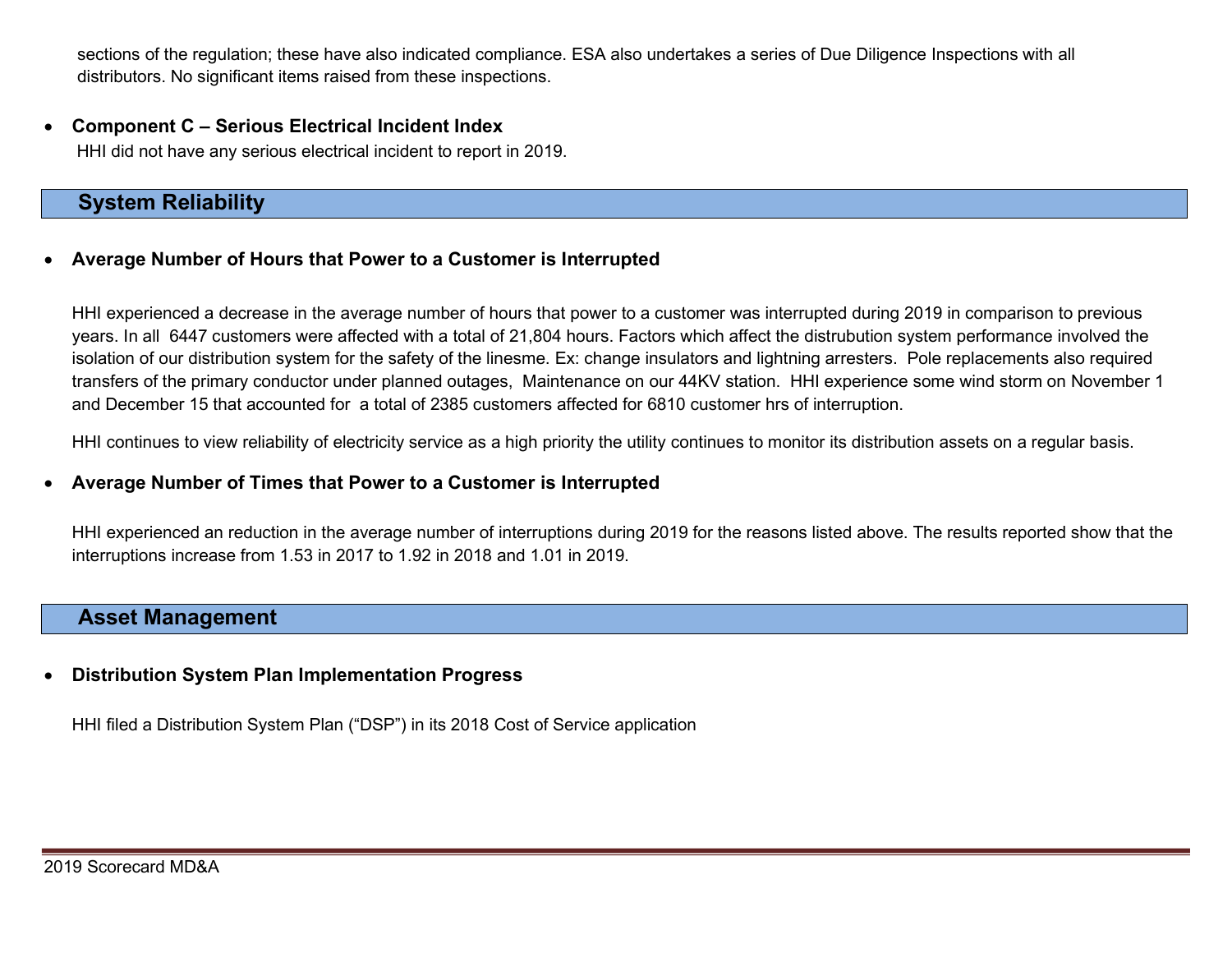### Cost Control

#### Efficiency Assessment

The total costs for Ontario local electricity distribution companies are evaluated by the Pacific Economics Group LLC on behalf of the OEB to produce a single efficiency ranking. HHI has been placed in group I which represents the most efficient group. This also represents no change from 2018. The utility has been ranked number one since 2006.

#### Total Cost per Customer

Total cost per customer is calculated as the sum of HHI's capital and operating costs and dividing this cost figure by the total number of customers who HHI serves. The cost performance result for 2019 is \$289 down from \$313 /customer in 2018.

HHI will continue to replace distribution assets proactively along a carefully managed timeframe in a manner that balances system risks and customer rate impacts as demonstrated in its 2018 Cost of Service application, HHI will continue to implement productivity and improvement initiatives to help offset some of the costs associated with future system improvement and enhancements. Customer engagement initiatives will continue in order to ensure customers have an opportunity to share their viewpoint on HHI's capital spending plans.

#### Total Cost per Km of Line RRR (2.1.5 utility characteristics)

HHI's 2019 rate per km of the line is \$22,613 represents a decrease of \$2,170 over 2018. HHI experienced a low level of growth in its total kilometers of lines because HHI does not see much growth in its service area. Regardless of the lack of growth, HHI continues to seek innovative solutions to help ensure the cost/km of line remains competitive and within acceptable limits to its customers.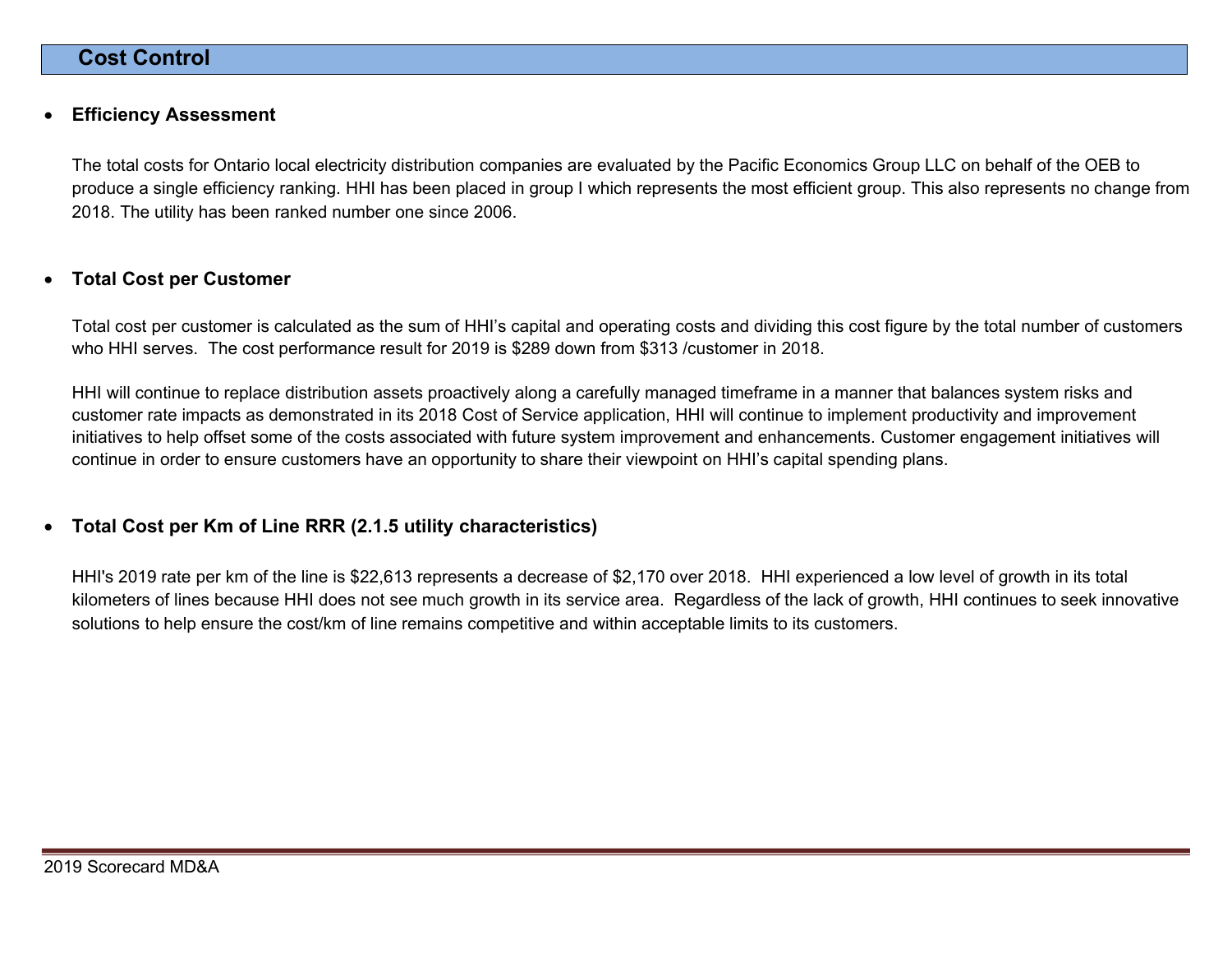Net Annual Peak Demand Savings (Percent of target achieved) & Net Cumulative Energy Savings (Percent of target achieved)

As a result of the Minister of Energy, Northern Development and Mines' directive on March 20, 2019, the IESO's Conservation First Framework (CFF) was revoked. All electricity CDM activity for 2019 and 2020 will be centralized and administered by the IESO.

As distributors are no longer working towards the former 2015-2020 CDM targets, the results are reported in 2018 with persisting effects up until April of 2020 are still accurate.

In 2018 HHI saw energy savings of approximately 1,900 MWh. These estimated results will bring HHI's four-year savings to approximately 6,600 MWh, and to approximately 85% of the 2015-2020 CFF target.

Until the shutdown of utility specific CDM activities, HHI was on track to achieve approximately 140% of the 2018 target.

The majority of the savings in 2018 came from the Retrofit program (52%, including the role-over projects from 2017). The residential HVAC program had a significant contribution to the savings as well (23%), however due to low cost effectiveness we have decided it would be best to remove this program from the most recent CDM Plan we submitted to the IESO.

Actual 2018 Savings were generated from projects that had final applications approved by the IESO.

### Connection of Renewable Generation

#### Renewable Generation Connection Impact Assessments Completed on Time

HHI does not have any Fit projects in 2019 and as such did not need Connection Impact Assessments

New Micro-embedded Generation Facilities Connected On Time

HHI did not connect MicroFit projects in 2019.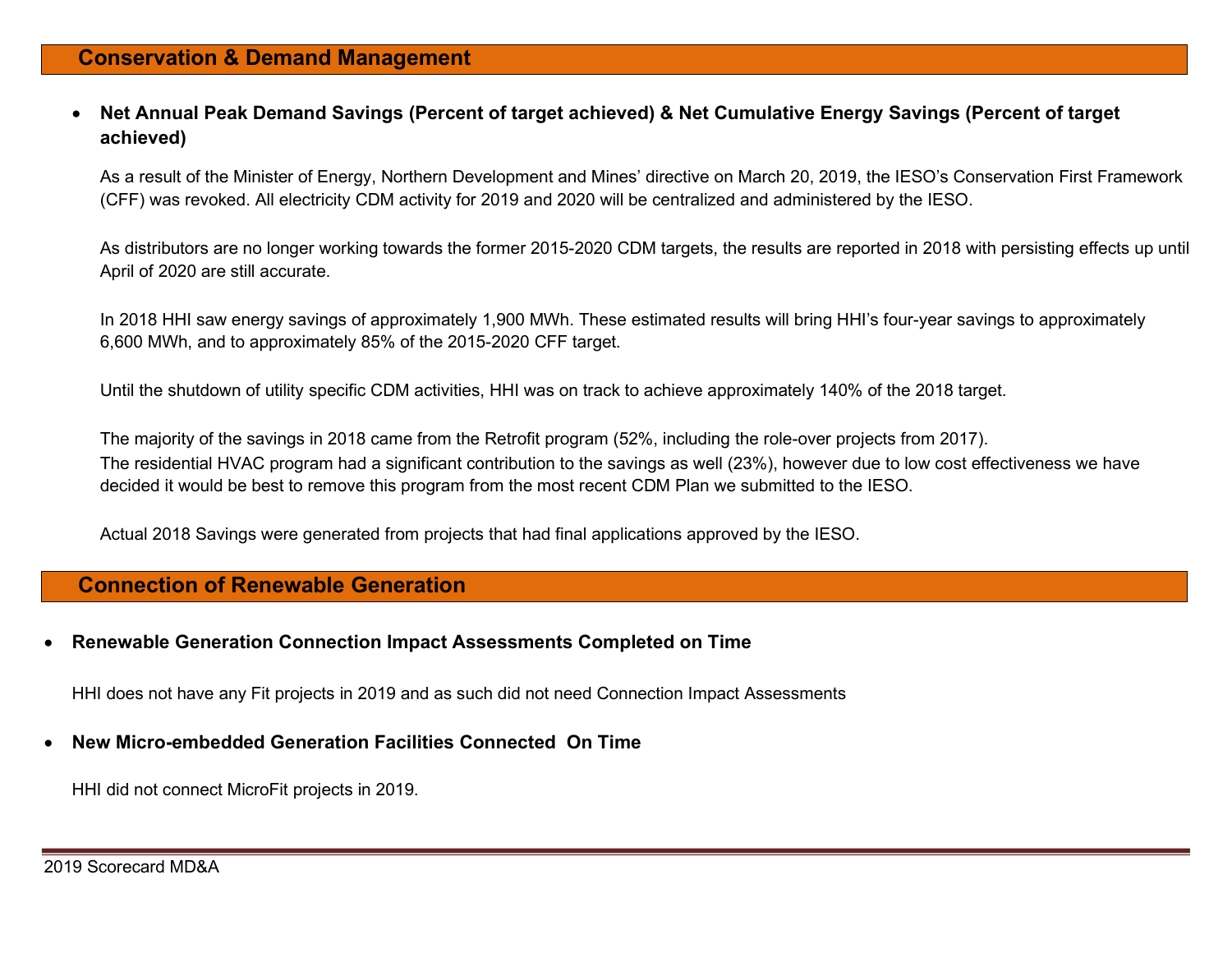#### Liquidity: Current Ratio (Current Assets/Current Liabilities)

HHI's current liquidity rating of 1.77 which decreased slightly from 2.04 in 2018 which is close to the indicator of good financial health.

#### Leverage: Total Debt (includes short-term and long-term debt) to Equity Ratio

In accordance with Board policy, the utility uses a deemed capital structure of 60% debt, 40% equity for electricity distributors when establishing rates. This deemed capital mix is equal to a debt to equity ratio of 0.77 (60/40).

#### Profitability: Regulatory Return on Equity – Deemed (included in rates)

HHI's 2019 distribution rates were rebased and approved by the OEB in 2018 and included an expected (deemed) regulatory return on equity of 9.36%. The OEB allows a distributor to earn within +/- 3% of the expected return on equity.

#### • Profitability: Regulatory Return on Equity - Achieved

HHI's current return is 16.54% which fell outside the +/- 3% range. The main reason for the variance is the Cost of Power used for approved rates were overstated in comparison to the actual Cost of Power. HHI has also put in place financial tools and spreadsheets which is insure that its capital and operational spending are in line with its revenues.

The reason of the over earning is mostly related to maintenance related accounts. 2019 was the first year of HHI not having any linesmen and working with a 3-party provider which proved to be more efficient. 2019 was also account for "unplanned work", which HHI saw less of in 2019. The amount of unplanned work varies from year to year depending on weather and other factors beyond the utility's control. In addition to the underspend of 95K in OM&A, the utility also saw a change in other revenues in the amount of 115K as a result of CDM activities due to the change in direction from the government.